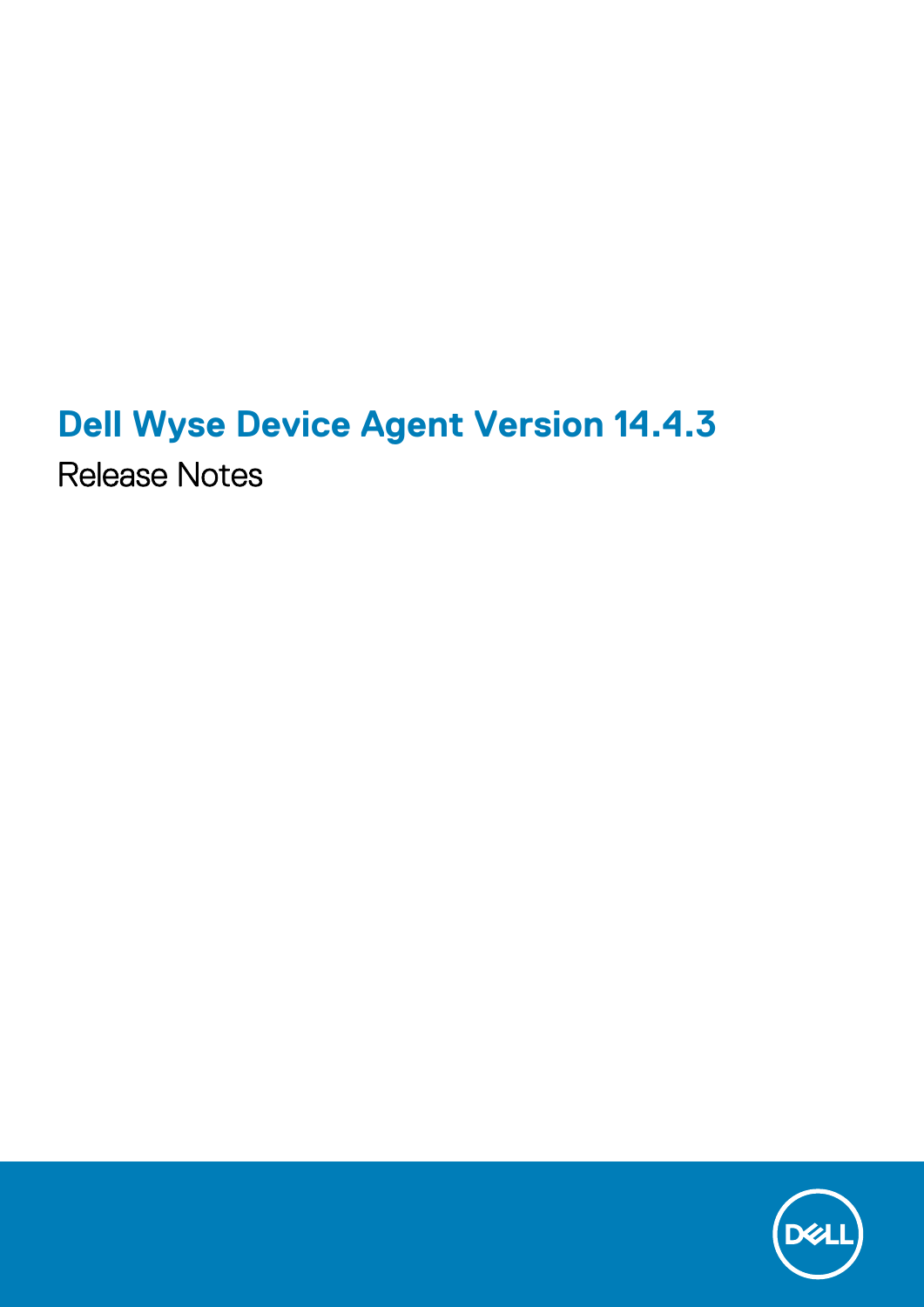### Notes, cautions, and warnings

**NOTE: A NOTE indicates important information that helps you make better use of your product.**

**CAUTION: A CAUTION indicates either potential damage to hardware or loss of data and tells you how to avoid the problem.**

**WARNING: A WARNING indicates a potential for property damage, personal injury, or death.**

**© 2020 Dell Inc. or its subsidiaries. All rights reserved.** Dell, EMC, and other trademarks are trademarks of Dell Inc. or its subsidiaries. Other trademarks may be trademarks of their respective owners.

2020 - 01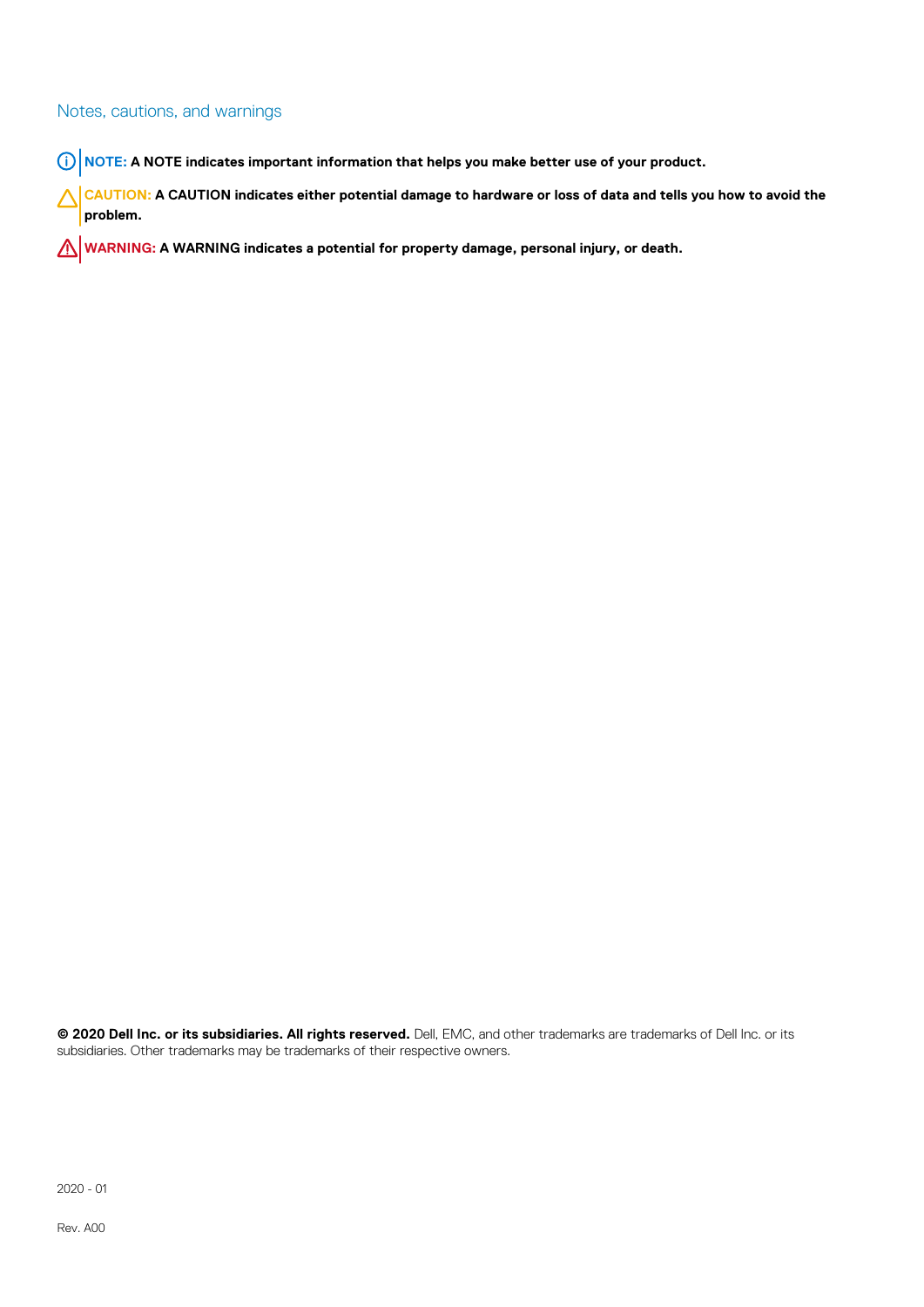## **Contents**

| Install or upgrade Wyse Device Agent on Windows Embedded based thin clients using Wyse Management |  |
|---------------------------------------------------------------------------------------------------|--|
| Install or upgrade Wyse Device Agent on Wyse Software Thin Clients using Wyse Management Suite10  |  |
|                                                                                                   |  |
|                                                                                                   |  |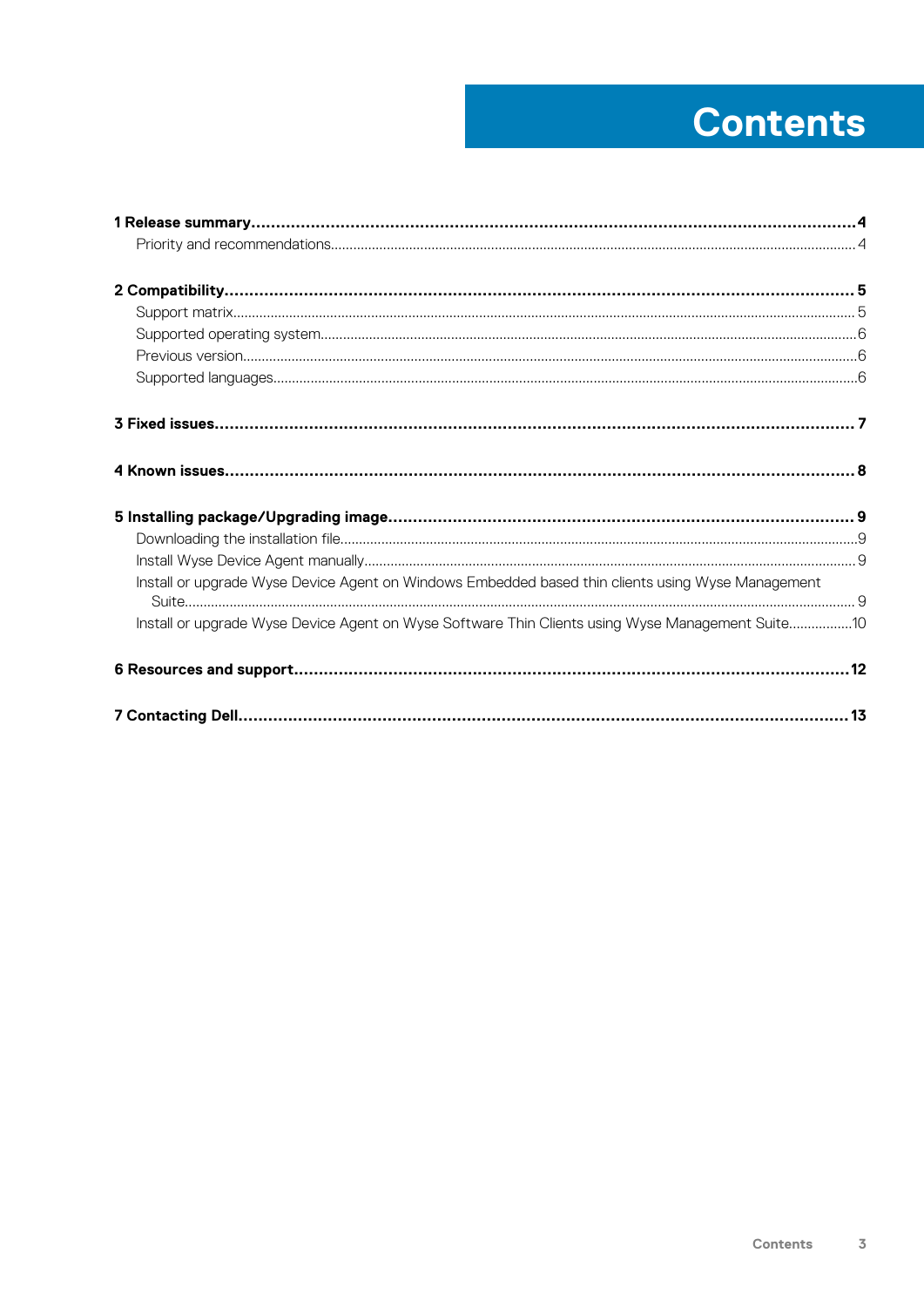## **Release summary**

**1**

<span id="page-3-0"></span>Wyse Device Agent (WDA) is a unified agent for all thin client management solutions. If you install WDA, you can manage thin clients using Wyse Management Suite. This release notes contains information about Wyse Device Agent version 14.4.3.5.

### **Version**

14.4.3.5

### **Release date**

January 2020

#### **Topics:**

Priority and recommendations

### **Priority and recommendations**

Recommended: It is recommended to apply this update during your next scheduled update cycle. The update contains feature enhancements or changes that will help keep your system software current and compatible with other system modules (firmware, BIOS, drivers and software).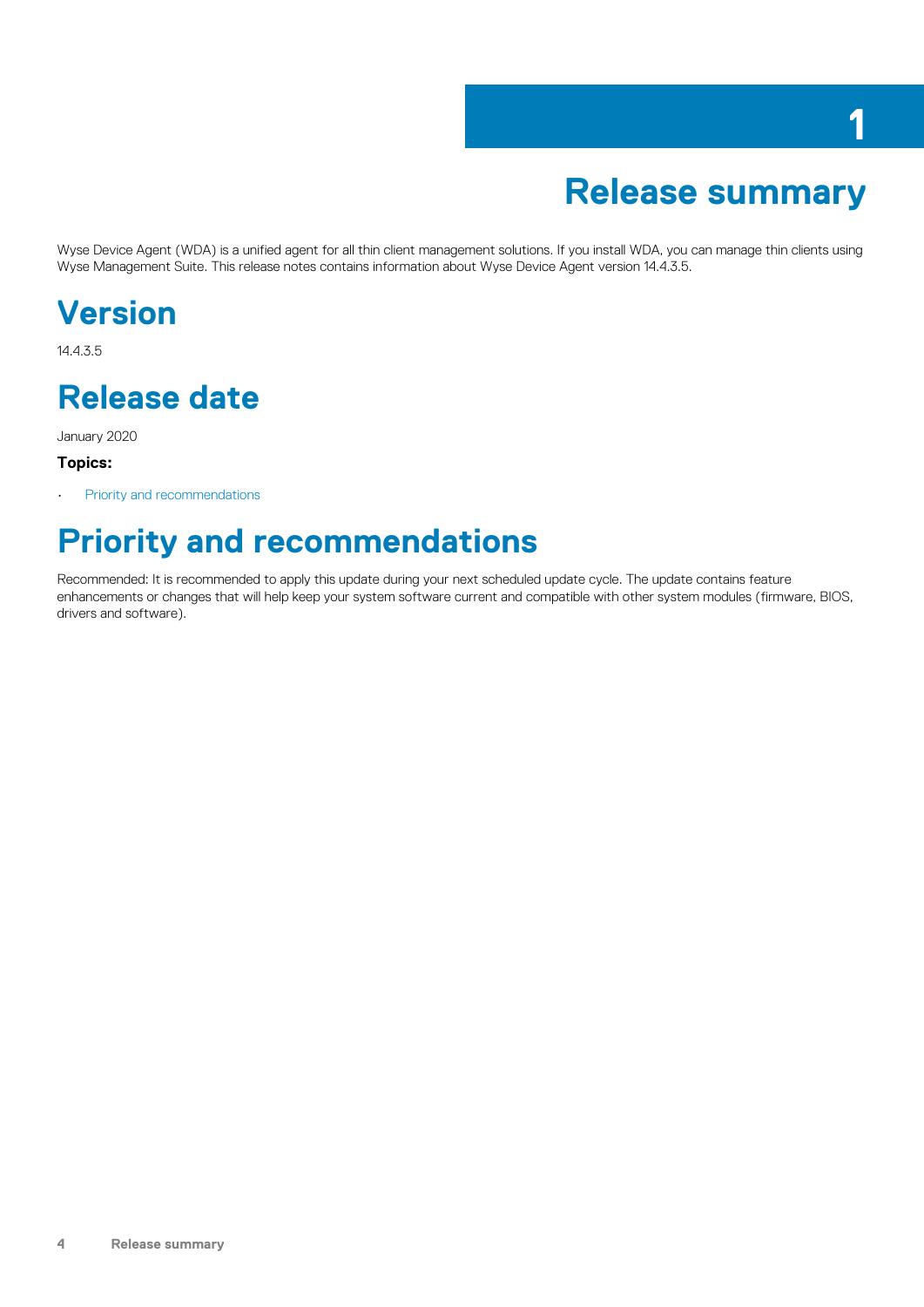**Compatibility**

**2**

### <span id="page-4-0"></span>**Support matrix**

WDA 14.4.3.5 installation and functionality are tested on the following platforms using Wyse Management Suite 1.4.1.

#### **Table 1. Supported operating system**

| <b>Operating system</b>             | <b>Platforms</b>                                           | <b>Build number</b> |
|-------------------------------------|------------------------------------------------------------|---------------------|
| Windows Embedded Standard 7         | Wyse 3030 Thin Client with WES7                            | 7092                |
|                                     | Wyse 5010 Thin Client with WES7                            | 7092                |
|                                     | Wyse 5020 Thin Client with WES7                            | 7092                |
|                                     | Wyse 7020 Thin Client with WES7                            | 7092                |
|                                     | Wyse 7010 Extended Chassis Thin Client with WES7           | 7092                |
|                                     | Wyse 3290 Thin Client                                      | 7092                |
| Windows Embedded Standard 7P        | Wyse 5020 Thin Client with WES7P                           | 7091                |
|                                     | Wyse 7020 Thin Client with WES7P                           | 7091                |
|                                     | Wyse 7020 Thin Client with Accelerated Graphics with WES7P | 896                 |
|                                     | Latitude 3460 mobile Thin Client with WES7P                | 7065                |
|                                     | Latitude E7270 mobile Thin Client with WES7P               | 7065                |
|                                     | Wyse 7040 Thin Client with WES7P                           | 7091                |
|                                     | Wyse 5060 Thin Client with WES7P                           | 7091                |
| Windows Embedded Standard 8         | Wyse 5010 Thin Client with WE8S                            | 0930                |
|                                     | Wyse 5020 Thin Client with WE8S                            | 0930                |
|                                     | Wyse 7020 Thin Client with WE8S                            | 0930                |
|                                     | Wyse 7010 Thin Client with WE8S                            | 0930                |
| Windows 10 lot Enterprise Threshold | Wyse 7020 Thin Client                                      | 0A79                |
|                                     | Wyse 7020 Accelerated Graphics Thin Client                 | 0A79                |
|                                     | Wyse 5020 Thin Client                                      | 0A79                |
|                                     | Wyse 7040 Thin Client                                      | 0A79                |
| Windows 10 lot Enterprise LTSB 2016 | Wyse 5060 Thin Client                                      | 0A71                |
|                                     | Latitude 3480 Mobile Thin Client                           | 0A72                |
|                                     | Latitude 5280 Mobile Thin Client                           | 0A73                |
|                                     | Wyse 5070 Thin Client                                      | 10.03.06.11.19.00   |
|                                     | Wyse 5470 Thin Client                                      | 10.03.07.11.19.00   |
|                                     | Wyse 5470 All-in-One Thin Client                           | 10.03.07.11.19.00   |
| Windows 10 lot Enterprise 2019 LTSC | Wyse 5070 Thin Client                                      | 10.04.06.09.19.00   |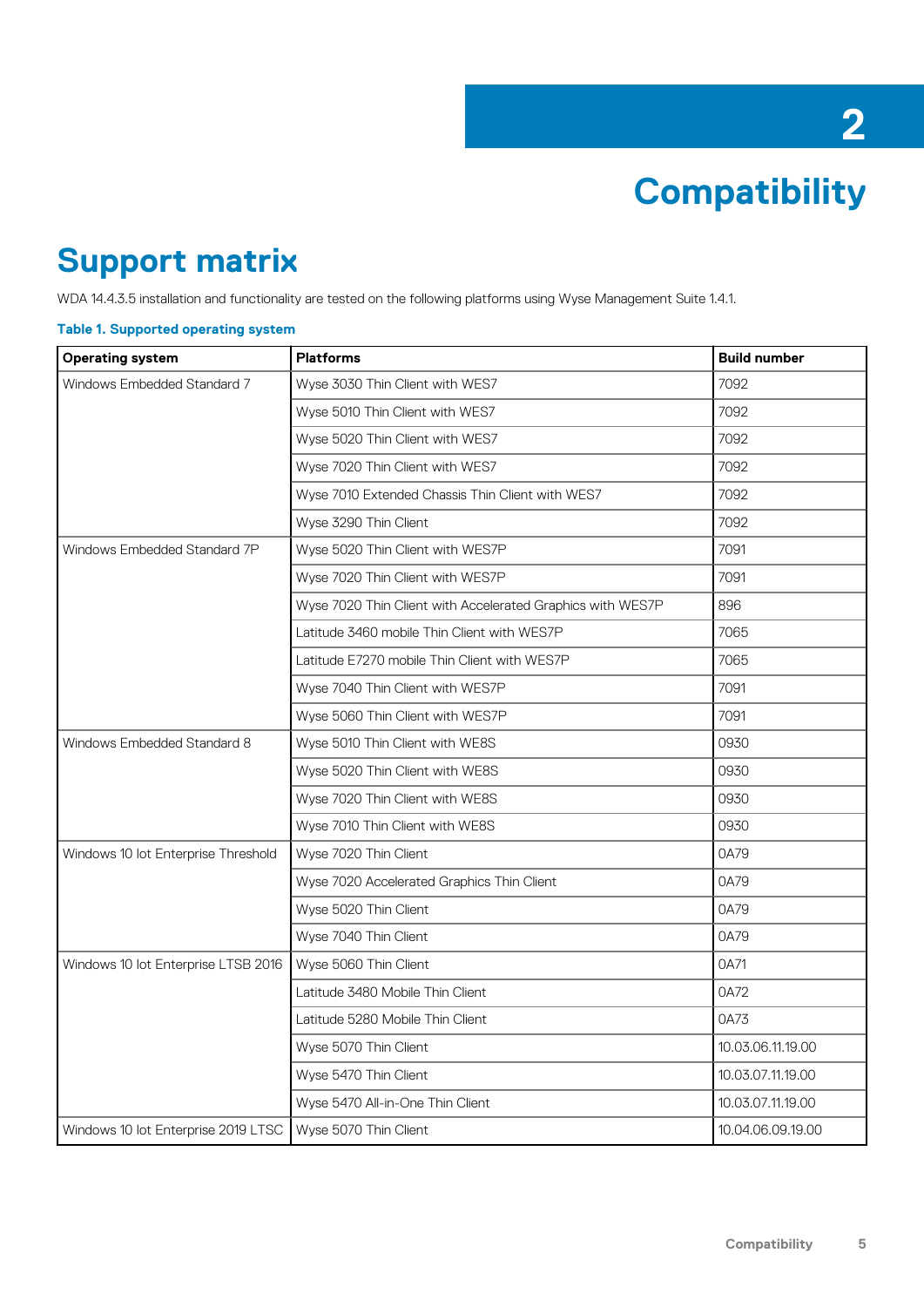### <span id="page-5-0"></span>**Supported operating system**

- Windows Embedded Standard 7—32-bit
- Windows Embedded Standard 7P—64-bit
- Windows Embedded Standard 8—64-bit
- Windows 10 IoT Enterprise LTSB 2016
- Windows 10 Enterprise 2019 LTSC

### **Previous version**

14.4.2.51

## **Supported languages**

- Japanese
- German
- Korean
- **Spanish**
- Canadian French
- French
- Italian
- Traditional Chinese
- Simplified Chinese
- Brazilian Portuguese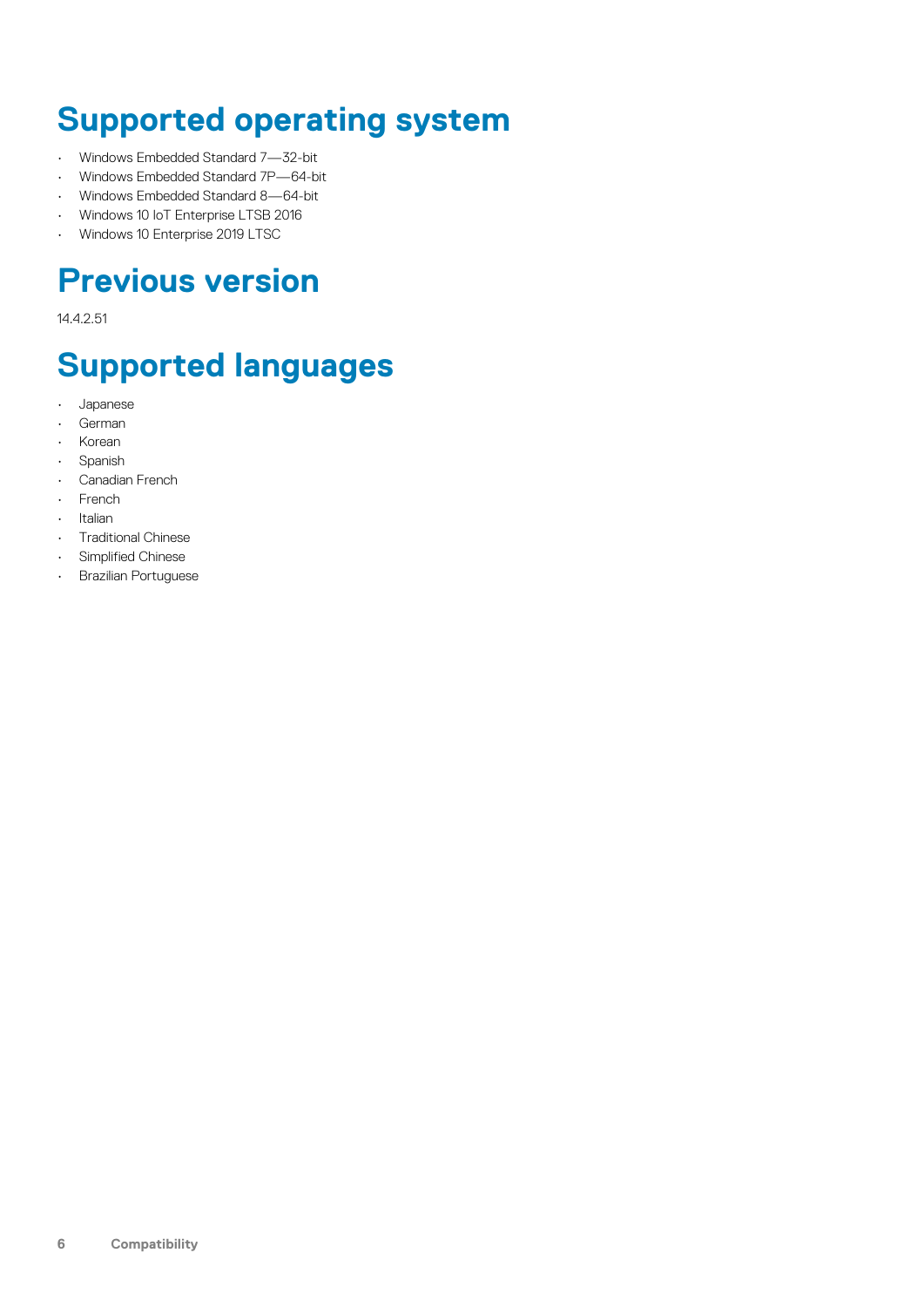## **Fixed issues**

**3**

- <span id="page-6-0"></span>• WES-636—Fixed an issue where the display settings did not work in extended mode for Wyse 5070 Extended Thin Client.
- WES-640—Fixed an issue where the Wyse Easy Setup RDP connection shortcut creation and WCM configuration fails.
- WMS-156—Fixed an issue where the CA validation of DHCP option does not work.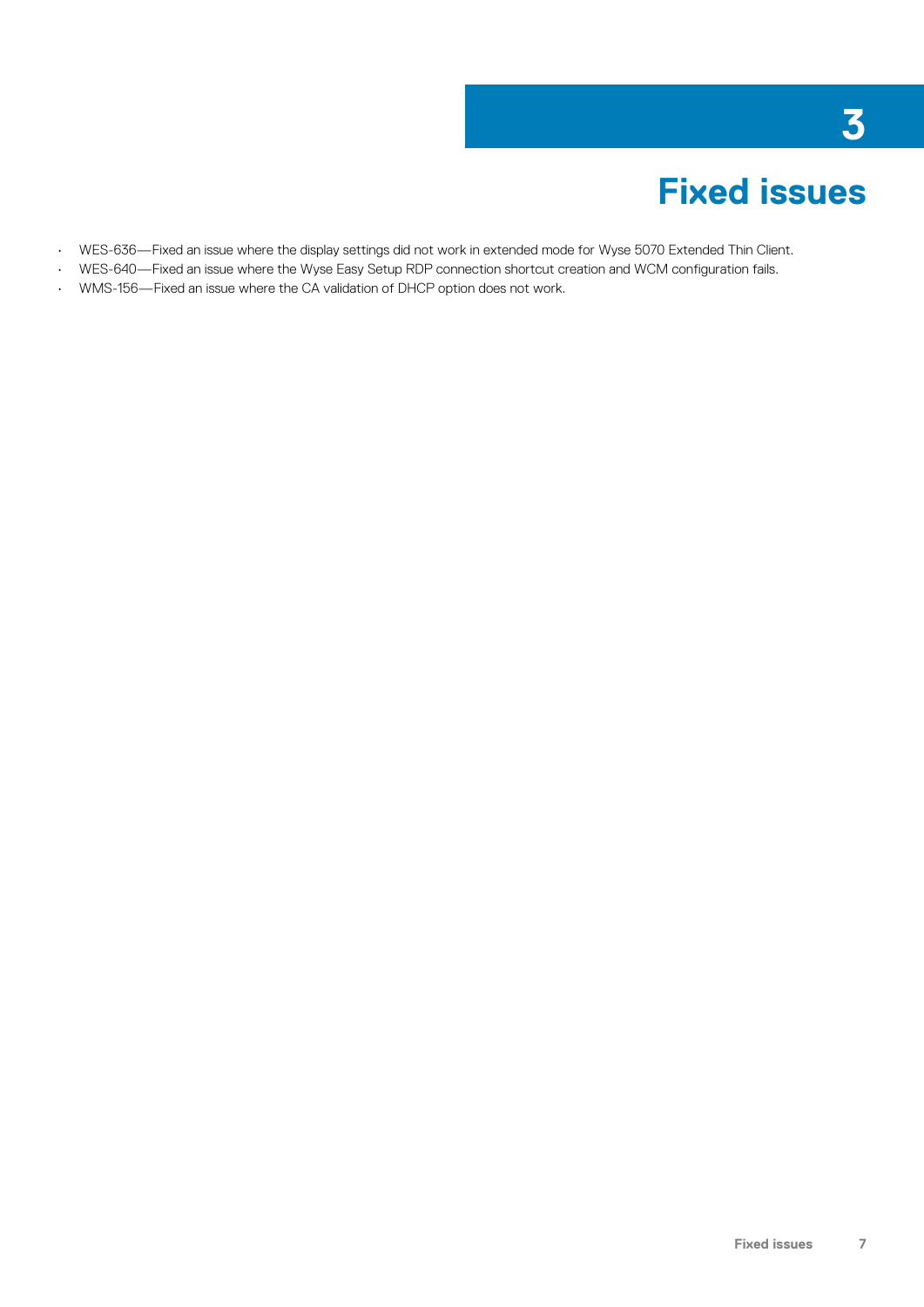## **4**

## **Known issues**

#### <span id="page-7-0"></span>**Table 2. Known issues**

| <b>Issue ID</b> | <b>Description</b>                                                                                                                                 | Workaround                                                                                                                                                                                                              |
|-----------------|----------------------------------------------------------------------------------------------------------------------------------------------------|-------------------------------------------------------------------------------------------------------------------------------------------------------------------------------------------------------------------------|
| WDA1443-7       | The thin client does not reboot and enable<br>the write filter after you deploy the<br>package.                                                    | You must wait till the application installation<br>times out defined in the application policy<br>for the thin client. After the application<br>times out, thin client will restart and the<br>write filter is enabled. |
| WDA1443-6       | Display 2 does not align with display 1 when<br>you deploy four and three multimonitor<br>configurations from the Wyse Management<br>Suite server. | Interchange the display ports.                                                                                                                                                                                          |
| WDA1443-2       | A blank screen is observed when you<br>change the primary display from display 2 to<br>display 1 from the Wyse Management Suite<br>server.         | Log out and log in to the thin client.                                                                                                                                                                                  |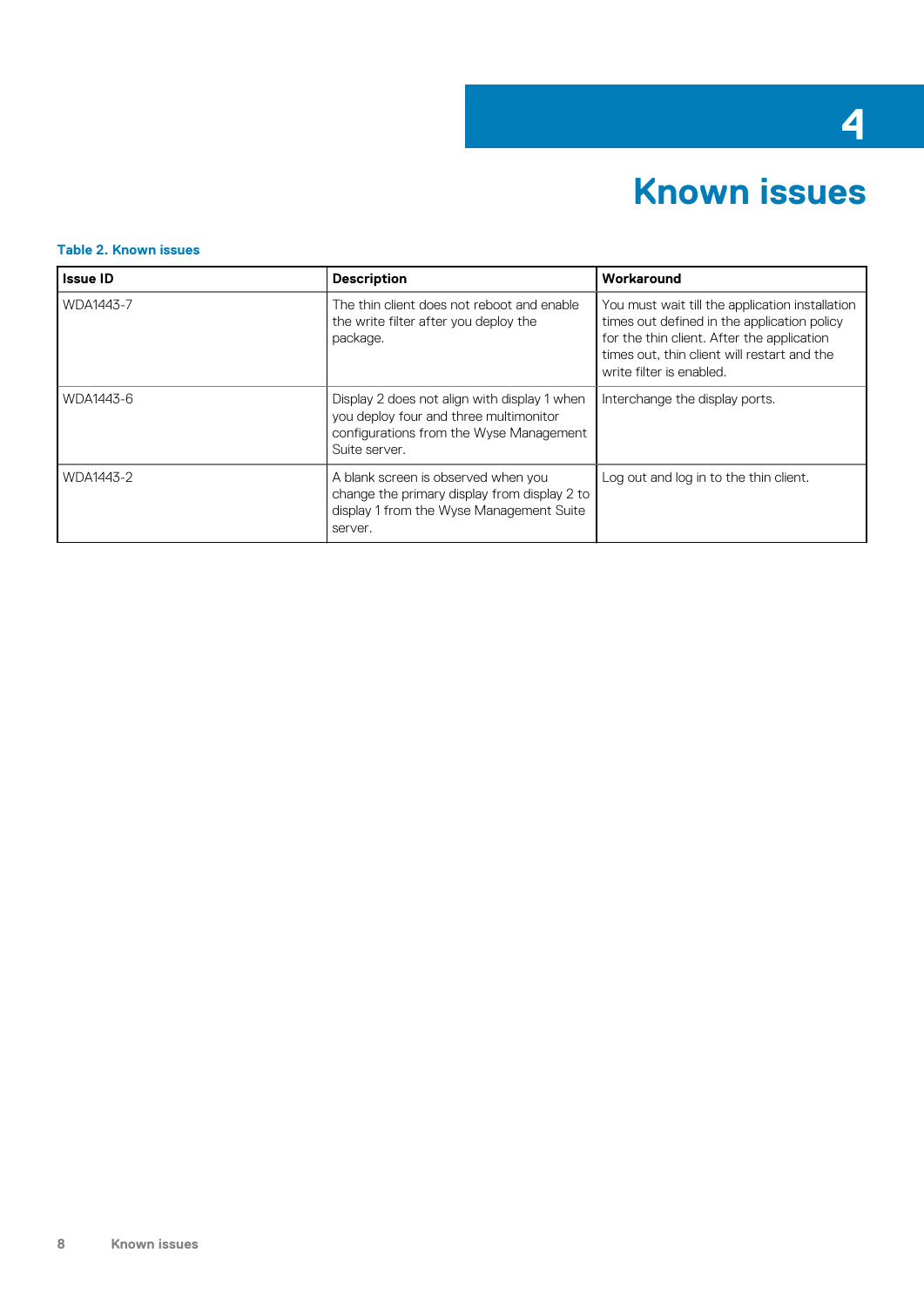## **Installing package/Upgrading image**

### <span id="page-8-0"></span>**Downloading the installation file**

#### **Steps**

- 1. Go to [www.dell.com/support.](https://www.dell.com/support)
- 2. In the **Enter a Service Tag, Serial Number, Service Request...** field, type the Service Tag or the model number of your device, and press Enter or click the search icon.
- 3. On the product support page, click **Drivers & downloads**.
- 4. Select the appropriate operating system.
- 5. From the list, locate the file entry and click the download icon.

## **Install Wyse Device Agent manually**

#### **Prerequisites**

- Microsoft .NET Framework 3.5 or 4.5 must be installed on the operating system. The installer does not support automatic installation of .NET Framework and stops if the version is earlier to 3.5.
- Microsoft Visual C++ Redistributable 2012 update 4 must be installed.

#### **Steps**

- 1. Log in to the device as an administrator.
- 2. Disable the write filter. The device restarts.
- **3.** Log in to the device as an administrator again.
- 4. Copy the WDA installer to the desktop.
- 5. Run the installer.
- 6. Follow the instructions on the wizard, and proceed with the installation.
- 7. Delete the copied installer package from the desktop.
- 8. Enable the write filter.

### **Install or upgrade Wyse Device Agent on Windows Embedded based thin clients using Wyse Management Suite**

You can upgrade Wyse Device Agent to 14.4.3.5 from the previous two versions.

#### **Prerequisites**

- Microsoft .NET Framework 3.5 or 4.5 must be installed on the operating system. The installer does not support automatic installation of .NET Framework and stops if the version is earlier to 3.5.
- Microsoft Visual C++ Redistributable 2012 update 4 must be installed.

### **Steps**

1. In the repository, go to **thinClientApps**, and copy the application to the folder.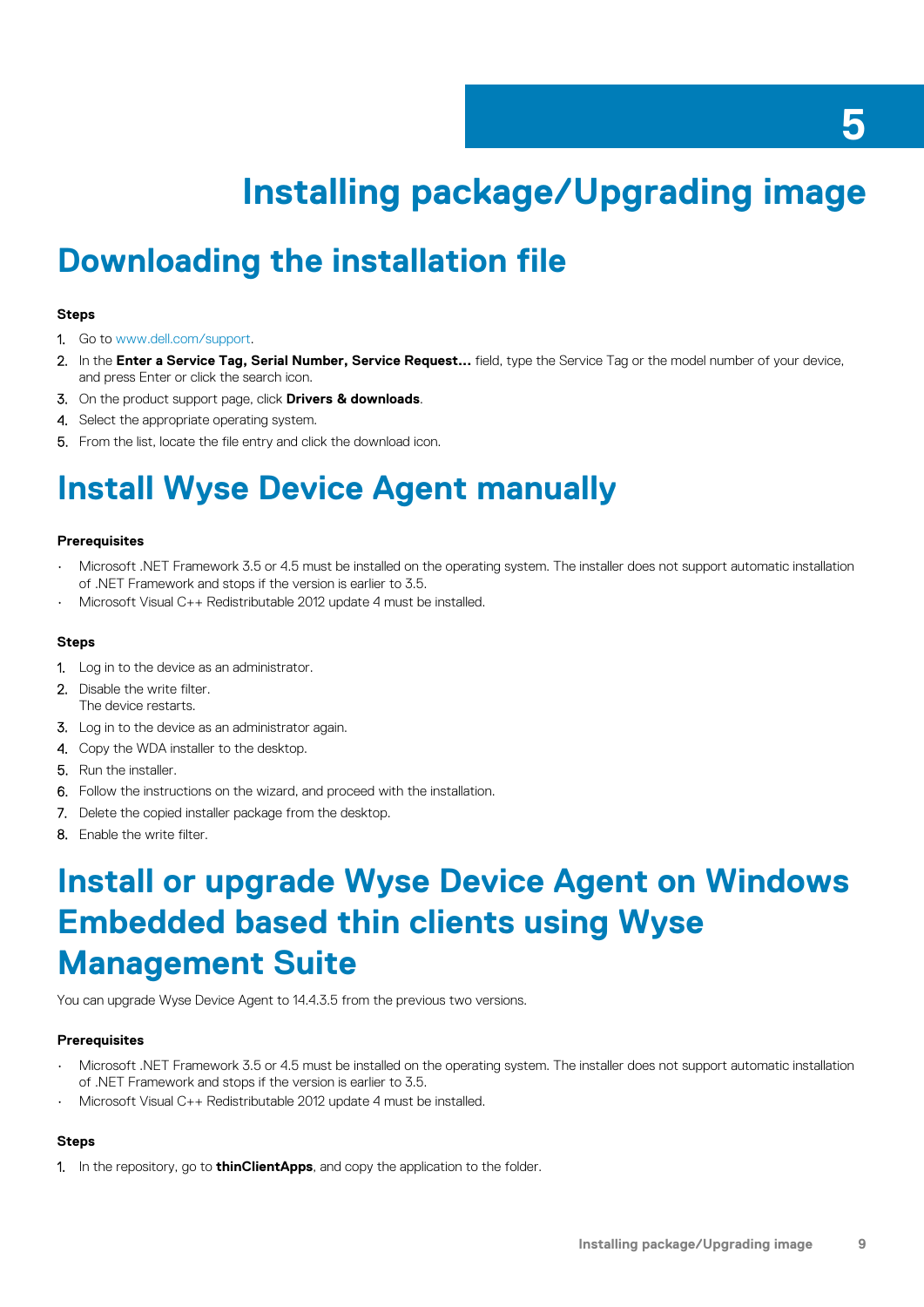### <span id="page-9-0"></span>2. Go to **Apps & Data** > **App Inventory** > **Thin Client** and verify that the application is registered to Wyse Management Suite.

### **NOTE: The App Inventory interface takes approximately two minutes to populate any recently added programs.**

- 3. Go to **Apps & Data** > **App Policies** > **Thin Client**.
- 4. Click **Add Policy**.
	- Add Standard App Policy window is displayed.
- 5. Enter the **Policy Name**.
- 6. From the **Group** drop-down list, select the group.
- 7. From the **Task** drop-down list, select the task.
- 8. From the **OS Type** drop-down list, select the operating system.
- 9. Select the **Filter files based on extensions** checkbox to filter the applications.
- 10. From the **Application** drop-down list, select the application.
- If the application files are available on multiple repositories, then the number of repositories is displayed next to the file name.
- 11. To deploy this policy to a specific operating system or a platform, select either **OS Subtype Filter** or **Platform Filter**.
- 12. Specify the number of minutes the message dialog box should be displayed on the client. A message on the client which gives you time to save your work before the installation begins.
- 13. To enable delay in implementation of the policy, select the **Allow delay of policy execution** checkbox. If this option is selected, the following drop-down menus are enabled:
	- From the **Max Hours per Delay** drop-down list, select the maximum hours (1–24 hours) you can delay the policy execution.
	- From the **Max delays** drop-down list, select the number of times (1–3) you can delay execution of the policy.
- 14. From the **Apply Policy Automatically** drop-down list, select any of the following options:
	- **Do not apply automatically**—This option does not apply any policy automatically to the devices.
	- **Apply the policy to new devices**—This option automatically applies the policy to a registered device which belongs to a selected group or is moved to a selected group.
	- Apply the policy to devices on check in—This option is automatically applied to the device at check-in.
- 15. To stop the installation process after a defined value, specify the number of minutes in the **Application Installation Timeout** field. The default value is 60 minutes.

#### **NOTE: The Application Installation Timeout option is applicable only for Windows Embedded Standard devices and Wyse Software thin clients.**

- 16. Click **Save** to create a policy.
	- A message is displayed to enable the administrator to schedule this policy on devices based on group.
- 17. Select **Yes** to schedule a job on the same page.
- 18. Select any of the following options:
	- **Immediately**—Server runs the job immediately.
	- **On device time zone**—Server creates one job for each device time zone and schedules the job to the selected date or time of the device time zone.
	- **On selected time zone**—Server creates one job to run at the date or time of the designated time zone.
- 19. To create the job, click **Preview** and schedules are displayed on the next page.
- 20. You can check the status of the job by going to the Jobs page.

### **Install or upgrade Wyse Device Agent on Wyse Software Thin Clients using Wyse Management Suite**

You can upgrade Wyse Device Agent to 14.4.3.5 from the previous two versions.

### **Prerequisites**

- Microsoft .NET Framework 3.5 or 4.5 must be installed on the operating system. The installer does not support automatic installation of .NET Framework and stops if the version is earlier to 3.5.
- Microsoft Visual C++ Redistributable 2012 update 4 must be installed.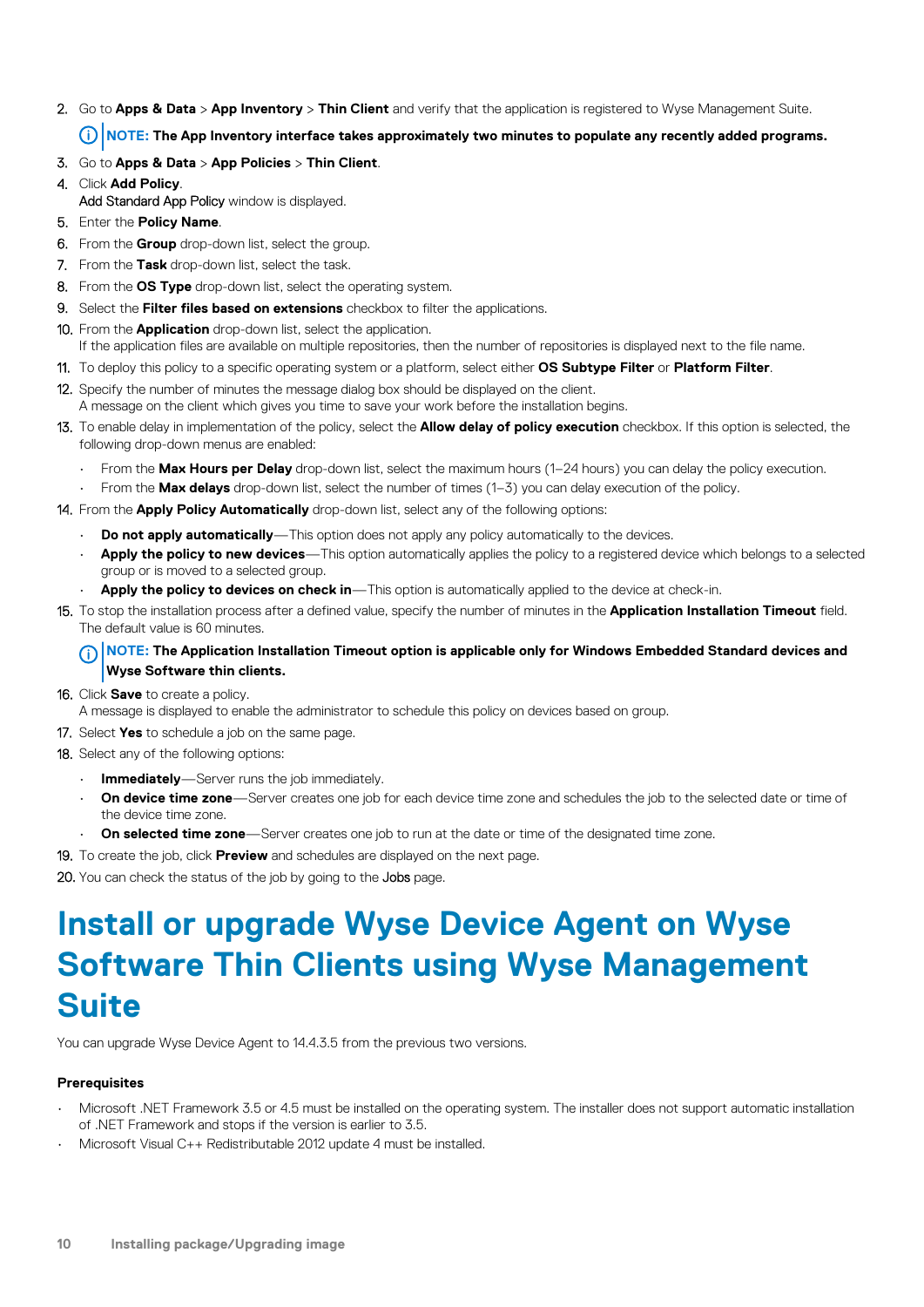#### **Steps**

- 1. In the repository, go to **softwareTcApps**, and copy the application to the folder.
- 2. Go to **Apps & Data** > **App Inventory** > **Wyse Software thin client** and verify that the application is registered to Wyse Management Suite.

#### **NOTE: The App Inventory interface takes approximately two minutes to populate any recently added programs.**

### 3. Click **Add Policy**.

Add Standard App Policy window is displayed.

### 4. Enter the **Policy Name**.

- 5. From the **Group** drop-down list, select the group.
- 6. From the **Task** drop-down list, select the task.
- 7. From the **OS Type** drop-down list, select the operating system.
- 8. Select the **Filter files based on extensions** checkbox to filter the applications.
- 9. From the **Application** drop-down list, select the application. If the application files are available on multiple repositories, then the number of repositories is displayed next to the file name.
- 10. To deploy this policy to a specific operating system or a platform, select either **OS Subtype Filter** or **Platform Filter**.
- 11. Specify the number of minutes the message dialog box should be displayed on the client. A message on the client which gives you time to save your work before the installation begins.
- 12. To enable delay in implementation of the policy, select the **Allow delay of policy execution** checkbox. If this option is selected, the following drop-down menus are enabled:
	- From the **Max Hours per Delay** drop-down list, select the maximum hours (1–24 hours) you can delay the policy execution.
	- From the **Max delays** drop-down list, select the number of times (1–3) you can delay execution of the policy.
- 13. From the **Apply Policy Automatically** drop-down list, select any of the following options:
	- **Do not apply automatically**—This option does not apply any policy automatically to the devices.
	- **Apply the policy to new devices**—This option automatically applies the policy to a registered device which belongs to a selected group or is moved to a selected group.
	- **Apply the policy to devices on check in**—This option is automatically applied to the device at check-in.
- 14. To stop the installation process after a defined value, specify the number of minutes in the **Application Installation Timeout** field. The default value is 60 minutes.

#### **NOTE: The Application Installation Timeout option is applicable only for Windows Embedded Standard devices and**  ⋒ **Wyse Software thin clients.**

#### 15. Click **Save** to create a policy.

- A message is displayed to enable the administrator to schedule this policy on devices based on group.
- 16. Select **Yes** to schedule a job on the same page.
- 17. Select any of the following options:
	- **Immediately**—Server runs the job immediately.
	- **On device time zone**—Server creates one job for each device time zone and schedules the job to the selected date or time of the device time zone.
	- **On selected time zone**—Server creates one job to run at the date or time of the designated time zone.
- 18. To create the job, click **Preview** and schedules are displayed on the next page.
- 19. You can check the status of the job by going to the Jobs page.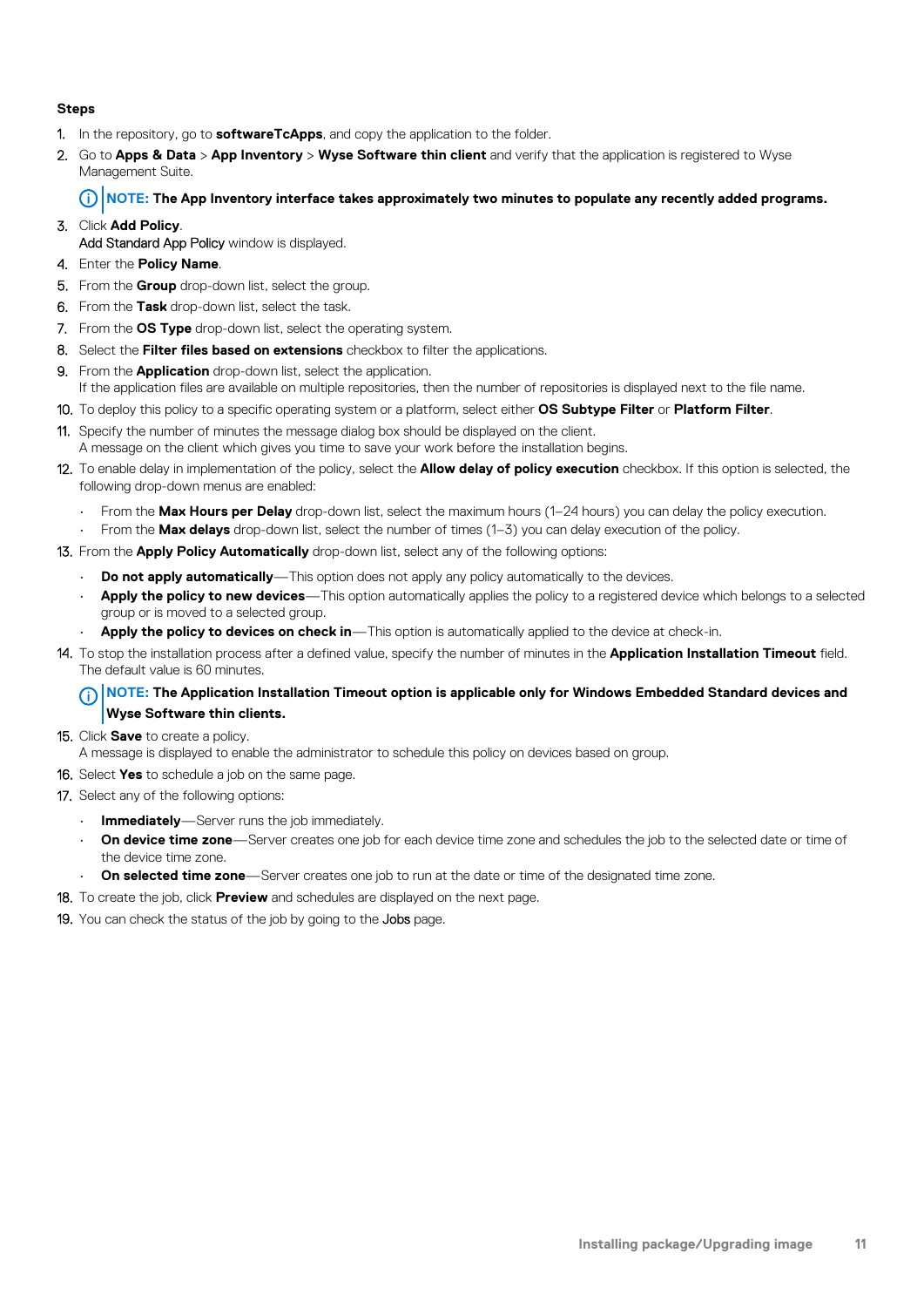## **Resources and support**

### <span id="page-11-0"></span>**Accessing documents using the product search**

#### 1. Go to [www.dell.com/support.](https://www.dell.com/support)

2. In the **Enter a Service Tag, Serial Number, Service Request, Model, or Keyword** search box, type the product name. For example, Wyse 3040 thin client or Wyse ThinOS.

A list of matching products is displayed.

- 3. Select your product and click the search icon or press Enter.
- 4. Click **Manuals & documents**.

### **Accessing documents using product selector**

You can also access documents by selecting your product.

- 1. Go to [www.dell.com/support.](https://www.dell.com/support)
- 2. Click **Browse all products**.
- 3. Click **Thin Clients**.
- 4. Click the desired category, either **Wyse Hardware** or **Wyse Software**.
- 5. Click the desired product.
- 6. Click **Manuals & documents**.